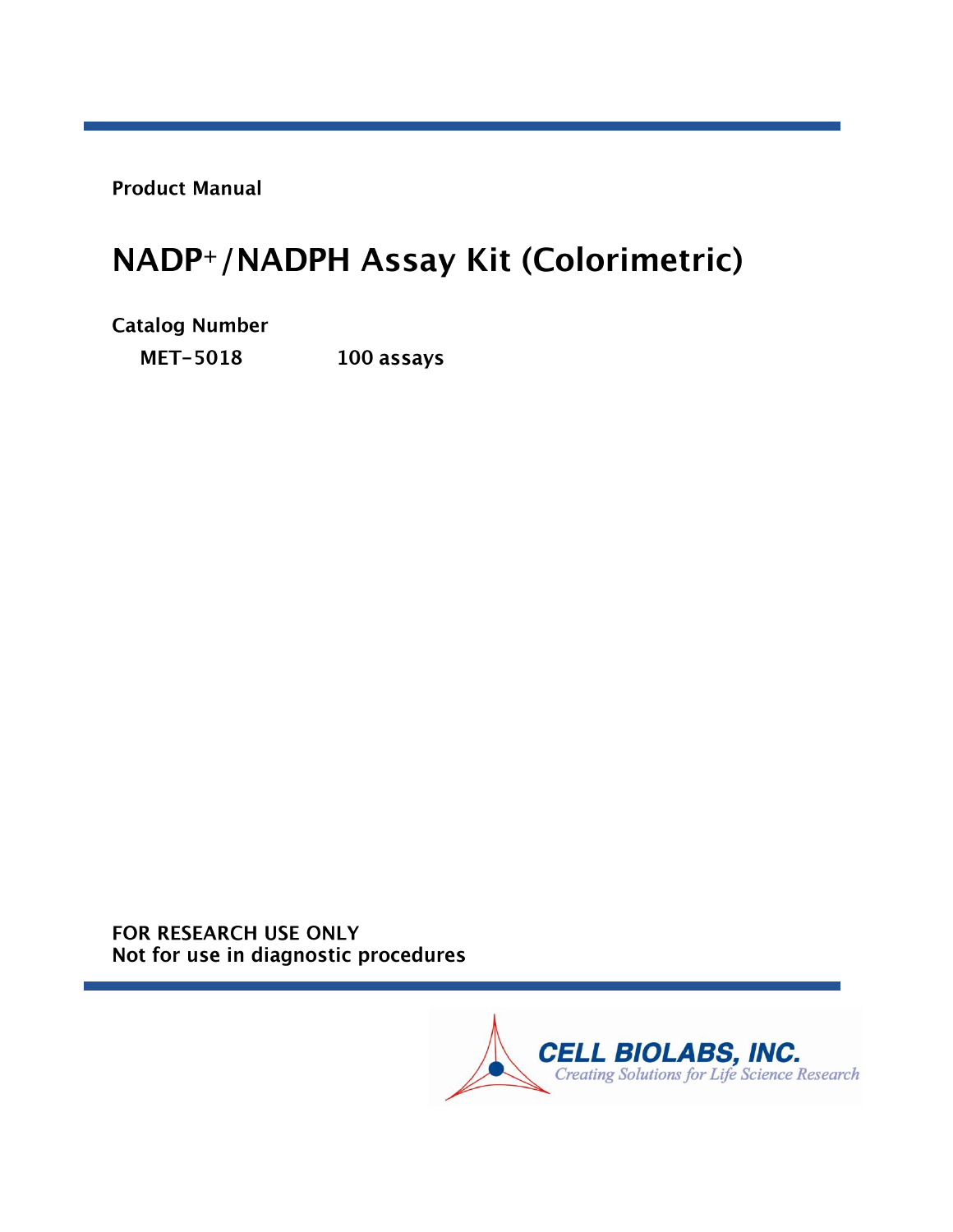# **Introduction**

Nicotinamide adenine dinucleotide phosphate (NADP<sup>+</sup>) is an enzymatic cofactor involved in metabolic redox and cell signaling reactions. Its main function in animal metabolism is to shift electrons from one redox reaction to another. During these reactions, the coenzyme cycles between the electron donating reduced form (NADPH) and the electron accepting oxidized form (NADP<sup>+</sup>). The major source of NADPH produced in animal cells is the oxidative branch of the pentose phosphate pathway (PPP). NADPH is involved with macromolecule biosynthesis by providing reducing power. These characteristics have made NADPH an important molecule in cancer cell proliferation and metabolism. NADPH is also involved in the accumulation of Reactive Oxygen Species (ROS) and protecting against its toxicity. It is also involved in anabolic pathways, such as fatty acid elongation and lipid and cholesterol synthesis. Understanding the metabolism of these cofactors has become important to developing new therapeutic methods against pathological disease states.

Cell Biolabs' NADP<sup>+</sup>/NADPH Assay Kit is a simple colorimetric assay that can measure both NADP<sup>+</sup> and NADPH present in biological samples such as cell lysates or tissue extracts in a 96-well microtiter plate format. The kit is specific for NADP<sup>+</sup>, NADPH, and their ratio. The kit will not detect NAD or NADH. Each kit provides sufficient reagents to perform up to 100 assays, including blanks, NADP<sup>+</sup> standards and unknown samples. The total NADP<sup>+</sup>/NADPH concentrations of unknown samples are determined by comparison with a known NADP<sup>+</sup> standard. Determination of both NADP<sup>+</sup> and NADPH requires two separate samples for quantification.  $NADP<sup>+</sup>$  and NADPH do not need to be purified from samples, but rather can be extracted individually with a simple acid or base treatment prior to performing the assay. The kit has a detection sensitivity limit of approximately 4 nM NADP<sup>+</sup>.

# **Assay Principle**

Cell Biolabs' NADP<sup>+</sup> /NADPH Assay Kit is a convenient quantitative tool that measures NADP<sup>+</sup> and NADPH within biological samples. The assay is based on an enzymatic cycling reaction in which NADP<sup>+</sup> is reduced to NADPH. NADPH reacts with a colorimetric probe that produces a colored product which can be measured at 450 nm. The intensity of the product color is proportional to the  $NADP<sup>+</sup>$  and NADPH within a sample. A simple acid or base treatment will differentiate NADPH from NADP<sup>+</sup> within a sample. Samples and standards are incubated for 1-4 hours and then read with a standard 96-well colorimetric plate reader (Figure 1). Samples are compared to a known concentration of NADP<sup>+</sup> standard within the 96-well microtiter plate format.



**Figure 1. NADP + /NADPH Cycling Assay Principle.**

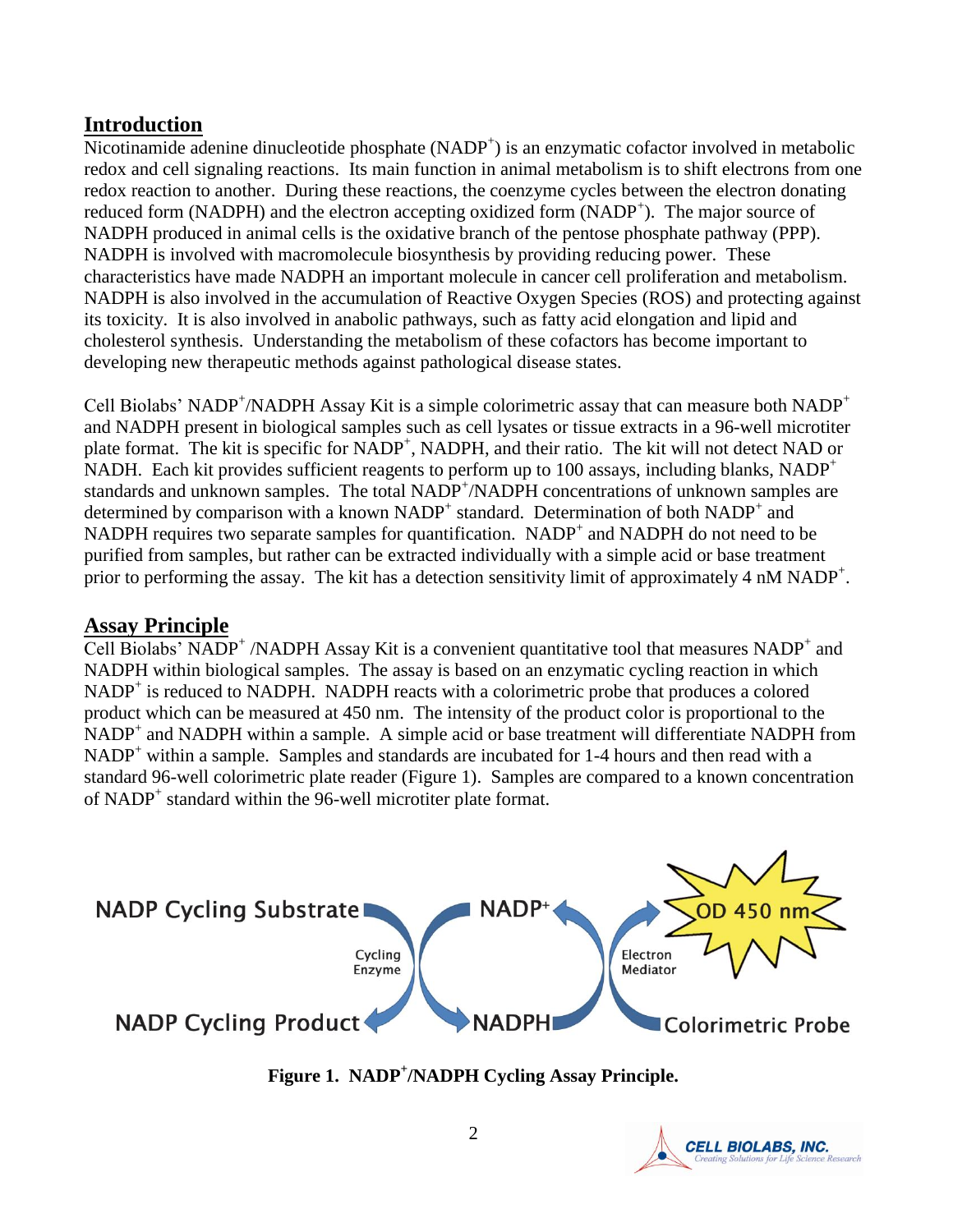# **Related Products**

- 1. MET-5014: NAD<sup>+</sup>/NADH Assay Kit
- 2. STA-312: Total Glutathione Assay Kit
- 3. STA-384: Total Cholesterol Assay Kit (Colorimetric)
- 4. STA-618: Free Fatty Acid Assay Kit (Colorimetric)
- 5. STA-631: Total Bile Acid Assay Kit (Colorimetric)
- 6. STA-680: Glucose Assay Kit (Colorimetric)
- 7. STA-812: Glutathione Reductase Assay Kit
- 8. XPX-5006: Monoamine Oxidase Assay Kit (Colorimetric)

# **Kit Components**

## **Box 1 (shipped at room temperature)**

- 1. Colorimetric Probe (Part No. 50181C): One 1.0 mL amber tube
- 2. NADP Cycling Substrate (Part No. 50182B): One 50 µL tube
- 3. Assay Buffer (Part No. 50184B): One 25 mL bottle
- 4. Extraction Buffer (10X) (Part No. 50185B): One 10 mL bottle

# **Box 2 (shipped on blue ice packs)**

- 1. NADP Cycling Enzyme (Part No. 50183D): One 15 µL amber tube
- 2. NADP<sup>+</sup> Standard (Part No. 50186D): One 50  $\mu$ L amber tube of a 20 mM NADP<sup>+</sup> solution

# **Materials Not Supplied**

- 1. Distilled or deionized water
- 2. 0.1 N NaOH
- 3. 0.1 N HCl
- 4. 10 kDa molecular weight cutoff (MWCO) centrifuge spin filter (e.g. Amicon Ultra 0.5mL)
- 5. 1X PBS
- 6.  $0.5 N H_2SO_4$
- 7. 10 μL to 1000 μL adjustable single channel micropipettes with disposable tips
- 8. 50 μL to 300 μL adjustable multichannel micropipette with disposable tips
- 9. Standard 96-well clear microtiter plate and/or clear cell culture microplate
- 10. Multichannel micropipette reservoir
- 11. Spectrophotometric microplate reader capable of reading in the 450 nm range.

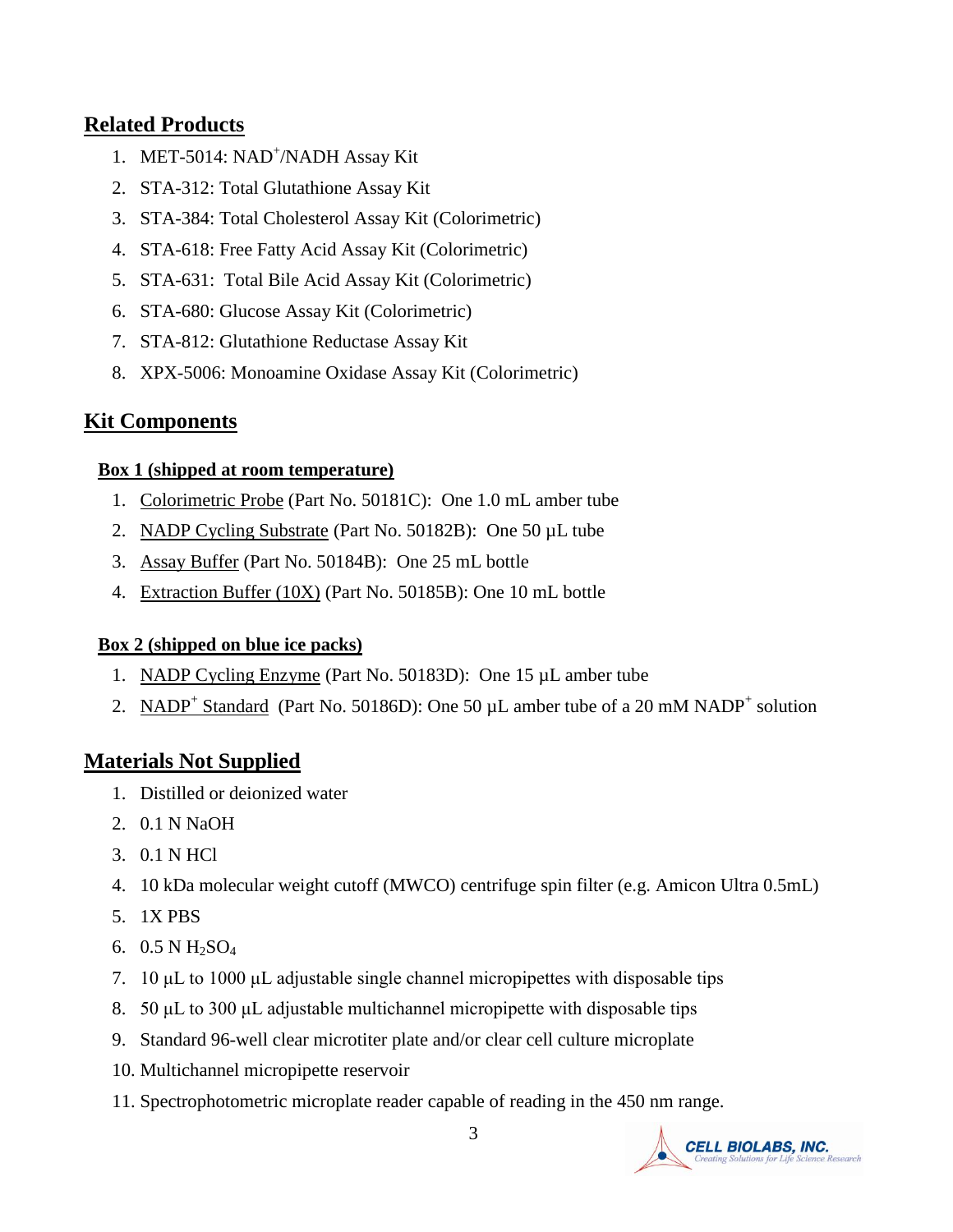## **Storage**

Upon receipt, store the NADP Cycling Enzyme and  $NADP<sup>+</sup>$  Standard at -80 $°C$ . Store the Colorimetric Probe at -20°C. Store the remaining components at 4°C.

# **Preparation of Reagents**

- 1X Extraction Buffer: Dilute the stock 10X Extraction Buffer 1:10 with deionized water for a 1X solution. Stir or vortex to homogeneity.
- NADP Cycling Reagent: Prepare an NADP Cycling Reagent for the number of assays being tested and just before use. Prepare by diluting the NADP Cycling Substrate 1:100, NADP Cycling Enzyme 1:400, and Colorimetric Probe 1:5 in 1X Assay Buffer. (eg. For 100 assays, combine 50 μL NADP Cycling Substrate, 12.5 μL NADP Cycling Enzyme, 1000 μL Colorimetric Probe to 3.938 mL of 1X Assay Buffer for a 5 mL total solution). Use the NADP Cycling Reagent the same day as preparation.

# **Preparation of Samples**

These preparation protocols are intended as a guide for preparing unknown samples. The user may need to adjust the sample treatment accordingly. It is highly recommended that all samples should be assayed immediately upon preparation or stored for up to 1 month at -80°C. A trial assay with a representative test sample should be performed to determine the sample compatibility with the dynamic range of the standard curve. High levels of interfering substances may cause variations in results. Samples may be diluted in deionized water as necessary before testing. Run proper controls and account for any sample dilutions. Always run a standard curve with samples.

- Tissue homogenates: Sonicate or homogenize 100 mg tissue sample in 0.5 mL cold 1X Extraction Buffer. Centrifuge at 14,000 rpm for 5 minutes at 4°C to remove insoluble material. Filter the solution with a 10kDa spin filter to deproteinate the sample. Collect flow through. Perform dilutions in cold deionized water. Sample may be tested immediately for total NADP<sup>+</sup>/NADPH quantification or extracted with acid or base to separate the cofactors. Store unused samples at - 80°C for up to 1 month.
- Cell lysates: Culture cells until confluent and harvest. Centrifuge and wash cell pellet with 1X PBS. Centrifuge to pellet cells and remove wash. Resuspend cells at  $1-5 \times 10^6$  cells/mL in 0.5 mL 1X Extraction Buffer. Homogenize or sonicate the cells on ice. Centrifuge at 14,000 rpm for 5 minutes 4°C to remove debris. Filter the solution with a 10kDa spin filter to deproteinate the sample. Collect flow through. Perform dilutions in cold deionized water. Sample may be tested immediately for total NADP<sup>+</sup>/NADPH quantification or extracted with acid or base to separate the cofactors. Store unused samples at -80°C for up to 1 month.

*Note: Enzymes in tissue and cell sample lysates may deplete NADPH rapidly and affect results. Samples should be deproteinized before extracting the cofactors or using within the assay. A spin filter with a 10 kDa cutoff is recommended for efficient and clean separation.* 

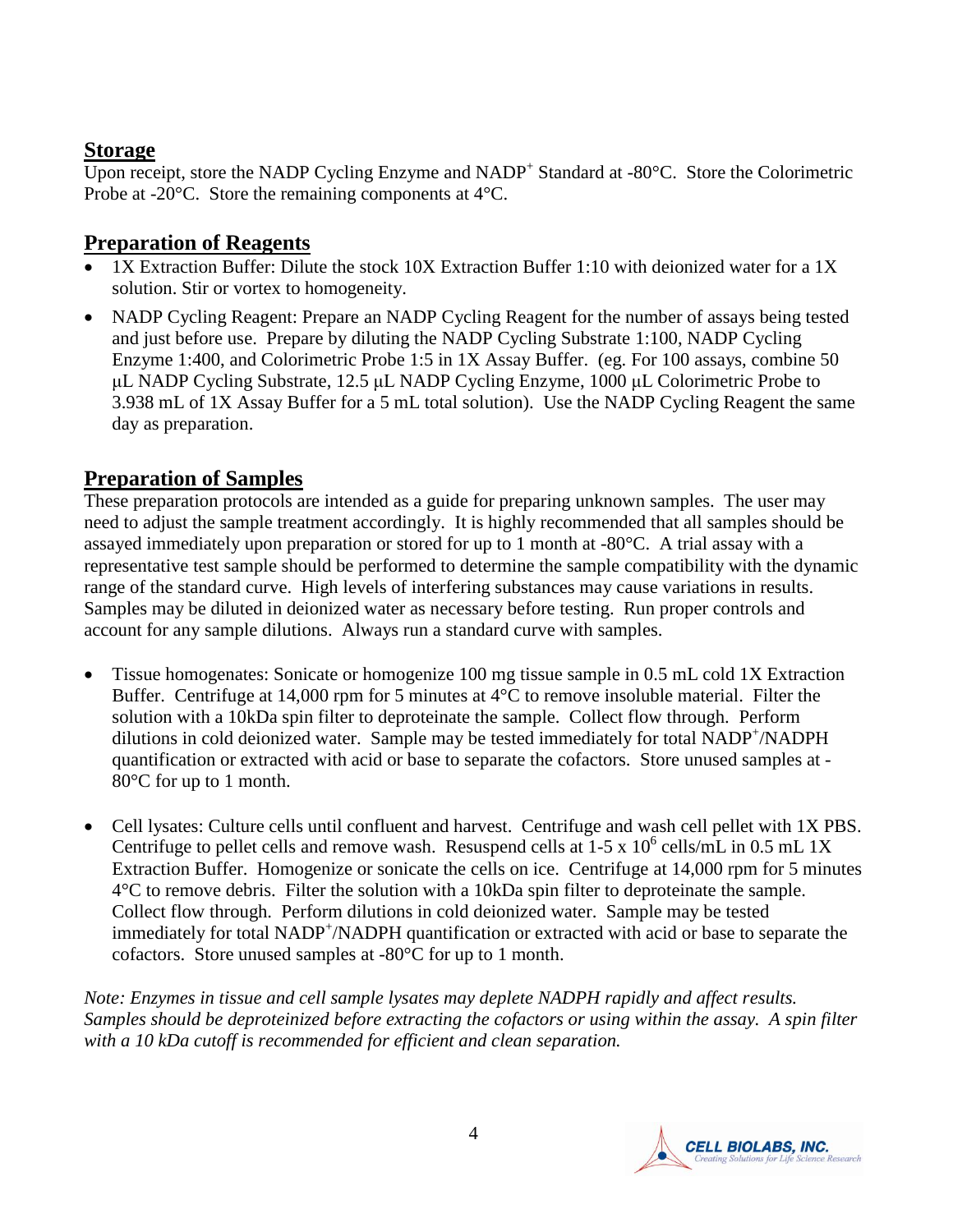#### **NADPH Extraction Procedure:**

To measure NADPH and destroy NADP<sup>+</sup>, add 25  $\mu$ L of sample to a microcentrifuge tube. Add 5  $\mu$ L of 0.1 N NaOH and mix thoroughly. Incubate the tube at 80°C for 60 minutes and protected from light. Centrifuge the tube to pool all sample solution. Add 20 μL of 1X Assay Buffer to shift the pH of the sample back to neutral. Vortex to mix and centrifuge to pool sample. Sample pH should be between 6.0 and 8.0; if not, neutralize accordingly with acid or base. Keep sample on ice until assaying.

#### **NADP<sup>+</sup> Extraction Procedure:**

To measure NADP<sup>+</sup> and destroy NADPH, add 25  $\mu$ L of sample to a microcentrifuge tube. Add 5  $\mu$ L of 0.1 N HCl and mix thoroughly. Incubate the tube at 80°C for 60 minutes and protected from light. Centrifuge the tube to pool all sample solution. Add 20 μL of 1X Assay Buffer to shift the pH of the sample back to neutral. Vortex to mix and centrifuge to pool sample. Sample pH should be between 6.0 and 8.0; if not, neutralize accordingly with acid or base. Keep sample on ice until assaying.

*Notes:* 

- *If testing both total NADP<sup>+</sup> /NADPH and individual cofactors, dilute the total NADP<sup>+</sup> /NADPH samples 1:2 with Assay buffer to maintain sample dilution consistency.*
- *Avoid samples containing SH groups like DTT, β-mercaptoethanol, or reduced gluathione.*
- *Samples should be close to neutral pH before harvesting. Samples with extremely high or low pH values could fail to yield reliable results.*

# **Preparation of Standard Curve**

Prepare NADP<sup>+</sup> standards immediately before use. First, dilute the stock 20 mM NADP<sup>+</sup> Standard solution 1:200 in deionized water to yield a 100  $\mu$ M NADP<sup>+</sup> Solution (e.g. add 5  $\mu$ L of the stock 20 mM NADP<sup>+</sup> Standard to 995 µL of deionized water). Use the 100 µM NADP<sup>+</sup> solution to prepare a series of NADP<sup>+</sup> standards according to Table 1 below. Do not store standard solutions.

| <b>Standard</b><br><b>Tubes</b> | 100 $\mu$ M NADP <sup>+</sup><br>Solution $(\mu L)$ | <b>1X Extraction</b><br>Buffer $(\mu L)$ | $NADP^+(\mu M)$ | $NADP^{+}(pmol/well)$ |
|---------------------------------|-----------------------------------------------------|------------------------------------------|-----------------|-----------------------|
|                                 |                                                     | 495                                      |                 | 50                    |
| $\overline{2}$                  | $250$ of Tube #1                                    | 250                                      | 0.5             | 25                    |
| 3                               | $250$ of Tube #2                                    | 250                                      | 0.25            | 12.5                  |
| 4                               | 250 of Tube $#3$                                    | 250                                      | 0.125           | 6.25                  |
| 5                               | 250 of Tube $#4$                                    | 250                                      | 0.063           | 3.13                  |
| 6                               | $250$ of Tube #5                                    | 250                                      | 0.031           | 1.56                  |
| ⇁                               | $250$ of Tube #6                                    | 250                                      | 0.015           | 0.78                  |
| 8                               | 250 of Tube #7                                      | 250                                      | 0.008           | 0.4                   |
| 9                               | $250$ of Tube #8                                    | 250                                      | 0.004           | 0.2                   |
| 10                              |                                                     | 250                                      |                 |                       |

**Table 1. Preparation of NADP<sup>+</sup> Standards**

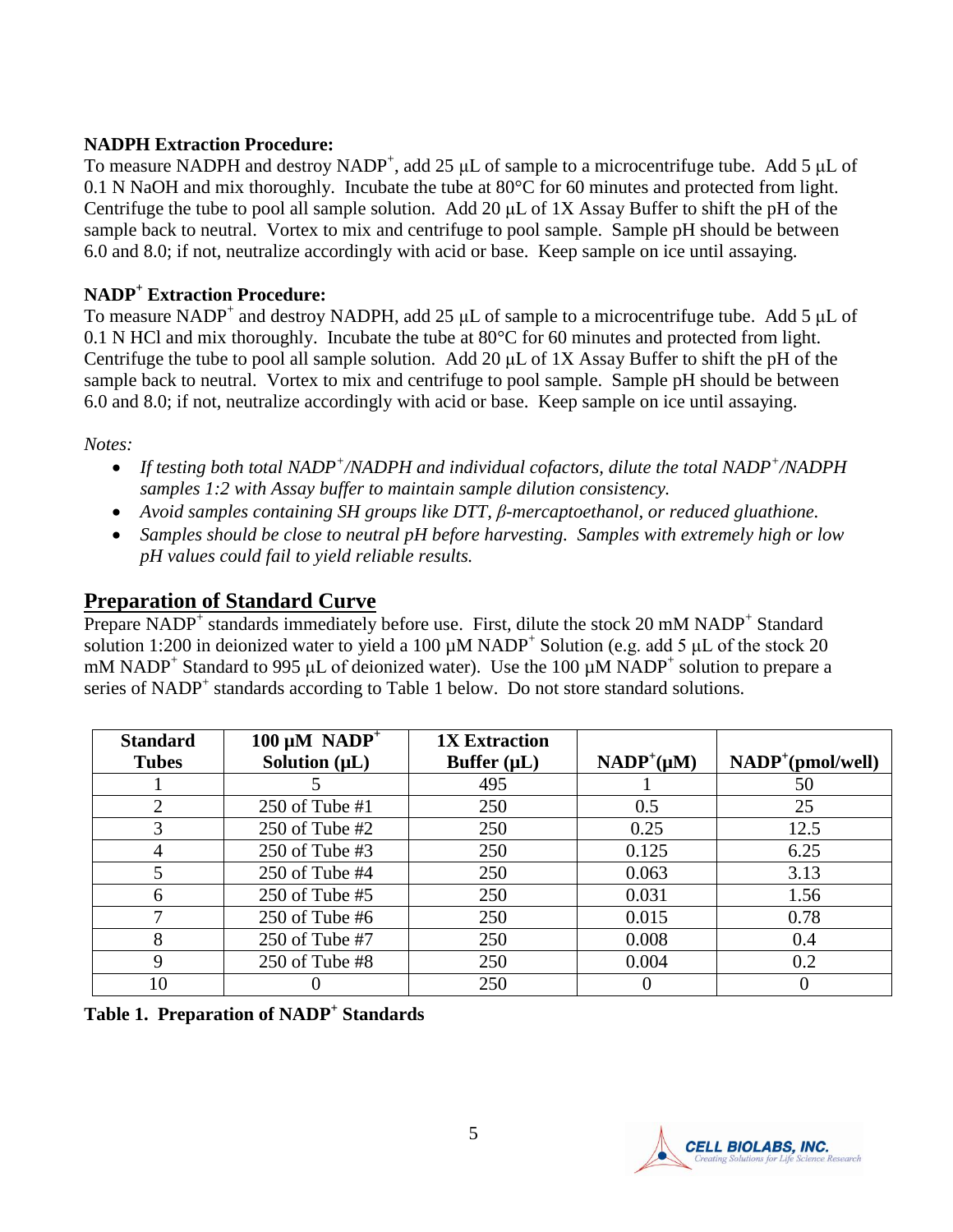# **Assay Protocol**

- 1. Prepare and mix all reagents thoroughly before use. Each sample, including unknowns and standards, should be assayed in duplicate or triplicate.
- 2. Add 50  $\mu$ L of each NADP<sup>+</sup> standard or unknown sample into wells of a 96-well microtiter plate.
- 3. Add 50 µL of NADP Cycling Reagent to each well. Mix the well contents thoroughly and incubate for 1-4 hours at room temperature protected from light.

*Note: This assay is continuous (not terminated) and therefore may be measured at multiple time points to follow the reaction kinetics. The assay may be stopped at a desired time point by adding 50 μL 0.5 N H2SO4*.

- 4. Read the plate with a spectrophotometric microplate reader at 450 nm.
- 5. Calculate the concentration of NADP<sup>+</sup>/NADPH within samples by comparing the sample OD to the standard curve.

# **Example of Results**

The following figures demonstrate typical NADP<sup>+</sup>/NADPH Assay Kit results. One should use the data below for reference only. This data should not be used to interpret or calculate actual sample results.



**Figure 2: NADP<sup>+</sup> Standard Curve and Specificity of Assay for NADP<sup>+</sup> and NADPH.** NADP<sup>+</sup> ,  $NADPH$ ,  $NAD^+$ , and  $NADH$ , were tested in the  $NADP^+/NADPH$  Assay Kit.

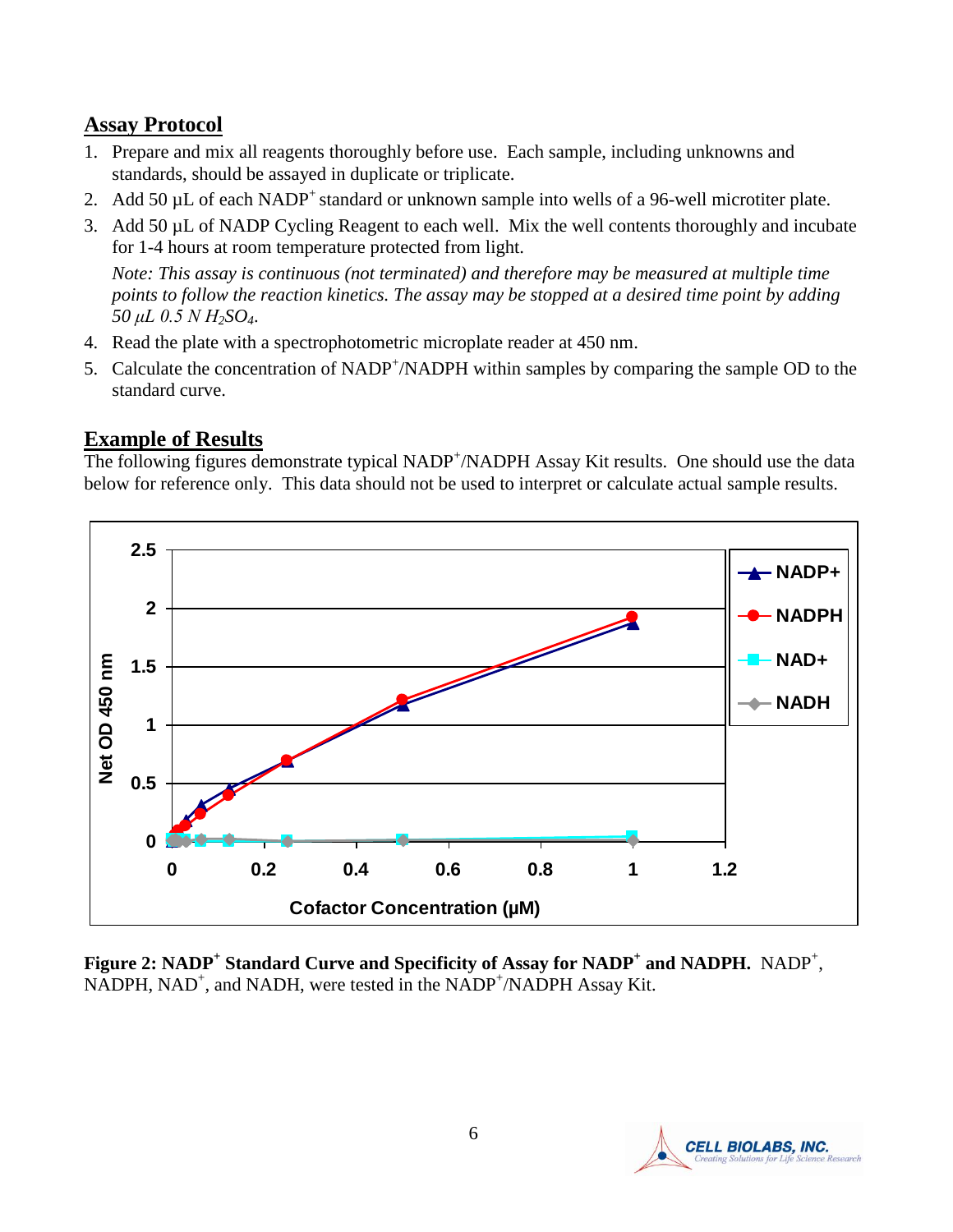

Figure 3: NADP<sup>+</sup>/NADPH Detection. NADP<sup>+</sup> and NADPH were both tested at 1  $\mu$ M with the extraction procedure. NADP<sup>+</sup> or NADPH were incubated for 60 minutes at 80°C with 0.1N HCl or 0.1N NaOH.

## **Calculation of Results**

- 1. Calculate the average absorbance values for every standard, control, and sample. Subtract the average zero standard value from itself and all standard and sample values. This is the corrected background absorbance. If sample background control value is high, subtract the sample background control value from the sample reading.
- 2. Plot the corrected absorbance for the NADP<sup>+</sup> standards against the final concentration of the standards from Table 1 to determine the best slope  $(\mu M^{-1})$ . See Figure 2 for an example standard curve.
- 3. Since all  $NADP<sup>+</sup>$  is converted to  $NADPH$  by the Cycling Reagent, use the standard curve to determine the total NADP<sup>+</sup>/NADPH concentration in pmoles within the sample. Determine the total concentration of the samples with the equation obtained from the linear regression analysis of the standard curve. Substitute the corrected absorbance values for each sample. Remember to account for dilution factors.



## **References**

- 1. Bedard K, et al. *Physiol. Rev.* **87**: 245-313.
- 2. Berger F, et al., (2004) *Trends Biochem. Sci.* **29** (3): 111-118.
- 3. Hedeskov CJ, et al. (1987) *Biochem. J.* **241**: 161-167.
- 4. Khan JA, et al. (2007) *Expert Opin. Cell Biol.* **11** (5): 695-705.
- 5. Veech RL, et al. (1969) *Biochem. J.* **115** (4): 609-619.